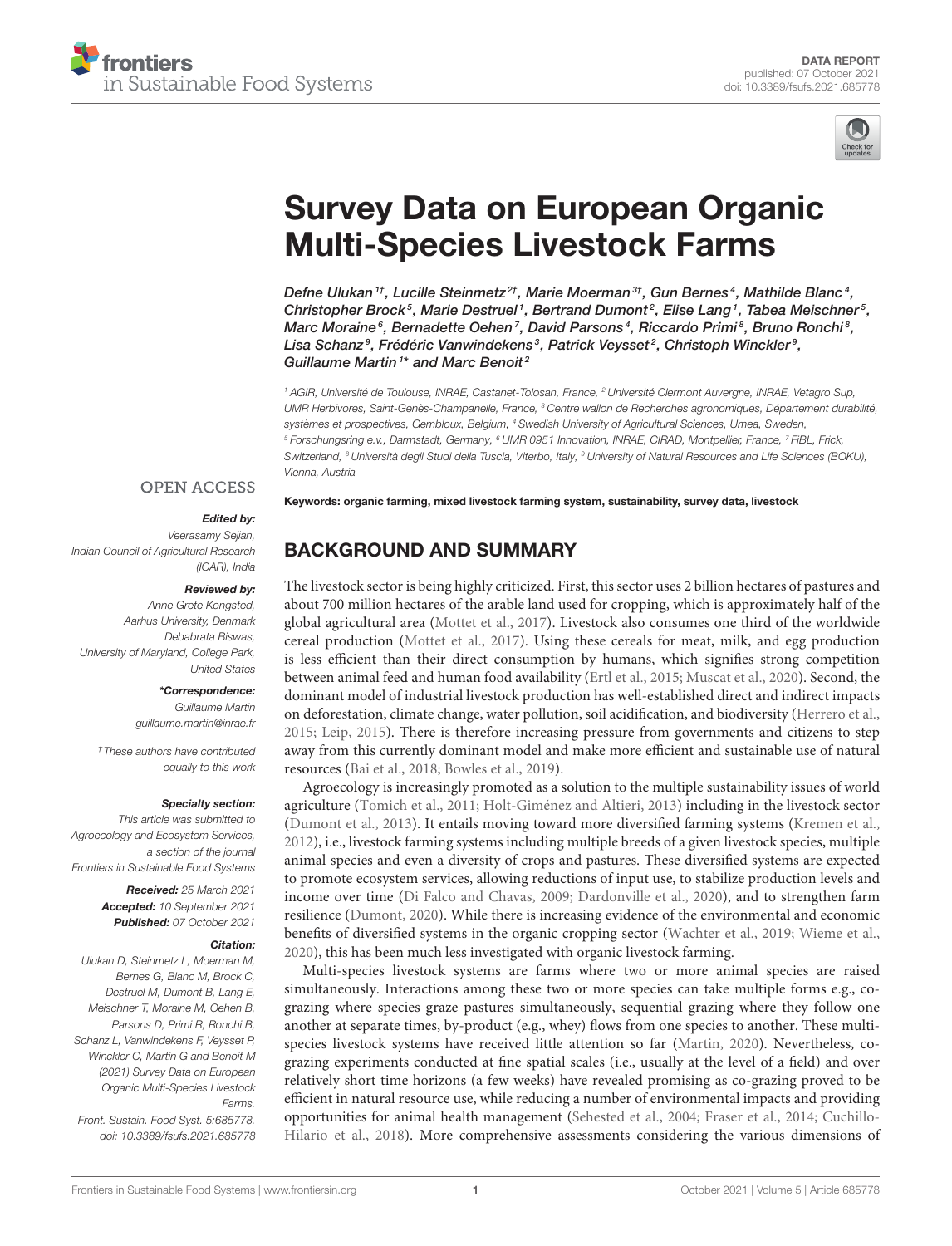farm sustainability are therefore needed to confirm these promises and provide management opportunities at the farm level. Threshold effects may indeed occur when upscaling experimental outcomes obtained at the field level onto commercial farms.

Motivated by the aforementioned, a survey was conducted in seven European countries between October 2018 and July 2019 that recorded data across 128 multi-species livestock farms. The survey was comprehensive and aimed at gathering data regarding farm structure (farm area, herd size, total number of workers, off-farm activity, etc.), land use (crop and pasture types and areas; management i.e., fertilization, etc.; productivity), livestock management (types of livestock; management i.e., reproduction, diet, housing, health, etc.; productivity), input management (types of products purchased, amounts, etc.), byproduct management (types of by-products available, transfers of by-products among farm enterprises, etc.), sales management (on-farm processing, types of product sold, direct selling, etc.), economics (income, satisfaction regarding income) and work conditions (work organization, satisfaction regarding the workload, etc.). Qualitative data on strengths and weaknesses, opportunities and threats perceived by farmers were also collected. The overall database consists of the raw data (1,574 variables) and 107 indicators calculated using these variables and reflecting farm structure, management and sustainability of 102 farms. After technical validation, we had to withdraw 26 farms that displayed inconsistent data.

The raw data and the indicators can be used to investigate the relations between farm structure, management and various dimensions of farm sustainability (resource use efficiency, resource conservation, productivity, human welfare, animal welfare) on European organic multi-species livestock farms. It can also serve as a basis to understand the levers and barriers to the development of organic multi-species livestock farming.

# METHODS

# Geographic Coverage and Sampling **Strategy**

The countries in which survey data were collected are represented in **[Table 1](#page-2-0)**. There are no official statistics available in Europe on multi-species livestock farms, as these are merged with other types of mixed farms in the FADN (2020) database (European Commission, [2020a\)](#page-6-13). Thus, it is impossible to know exactly how many multi-species livestock farms exist across Europe. As a result, we did not seek for representativeness of the farm sample but rather tried to explore a diversity of multi-species livestock farms.

The total number of farms in the final database is 102 (against 128 farms surveyed, more details are provided in the Technical Validation section). The data are all based on individual farm surveys. The farms were chosen from local organic farmer directories, suggestions from local experts or national organic institutions and through snowballing with some farmers suggesting other colleagues. We further applied the following criteria: (i) fully certified organic farms to avoid mixes of free-ranging and confined livestock production activities that do not allow for physical interactions among livestock species; (ii) at least 0.5 worker equivalent unit in the farm to ensure a minimum farm size; (iii) main livestock species limited to cattle, sheep, goat, pig and poultry, with horses and donkeys as possible third species. Additionally, farms with distinct beef cattle and dairy cattle herds were included in the database. This choice was justified in the case of farms conducting those herds as two separate livestock enterprises, thus adding to the diversification of the farm.

We did not fix conditions regarding the balance among livestock enterprises. Indeed, even small enterprises in size could have a major role in the farm overall functioning e.g., for recycling by-products, enlarging the range of products marketed to attract and retain customers. Still, we kept in the database only those enterprises that had marketed outputs.

### **Questionnaire**

Through a series of meetings, we developed an ad hoc questionnaire organized into 8 excel sheets addressing farm structure, livestock, pastures, crops, sales, inputs and byproducts, economics, and work on the farm. To standardize the survey protocol and the data gathered, most questions called for quantitative, binary or categorical data. Only a few questions and comment boxes were open-ended and allowed farmers to develop their answers. The questionnaire was designed in English and translated into national languages. A pre-test was conducted to test whether the survey guide was understandable for farmers, whether the survey duration was acceptable and whether there were errors that needed to be rectified in the guide before its deployment. Surveys were conducted by researchers and local consultants using this survey guide, in presence of the farm owner(s) or manager. Data covered a full production year and had to be collected for a typical or "average" year, i.e., data smoothed across the years, to clean it from any major climatic, sanitary or economic hazard. Data were first collected in the national languages and then translated in English.

The majority of questions in the survey aimed at allowing the calculation of a series of sustainability indicators. Through these indicators, the following sustainability dimensions were considered:

- Resource use efficiency through output to input ratios enabling verification that farms make efficient use of their inputs to limit environmental impacts;
- Resource conservation through various indicators reflecting the capacity of farms to preserve the natural resources: soils, water, air and biodiversity;
- Self-reliance through technical and economic ratios reflecting the dependence of the farm on its environment;
- Productivity as the production of mega-joules and protein per unit of land, livestock and worker allowing measurement of the contribution of farms to food production;
- Human welfare through farmer satisfaction regarding income, reflecting the capacity of farms to generate decent living conditions for farmers, and farmer satisfaction at work;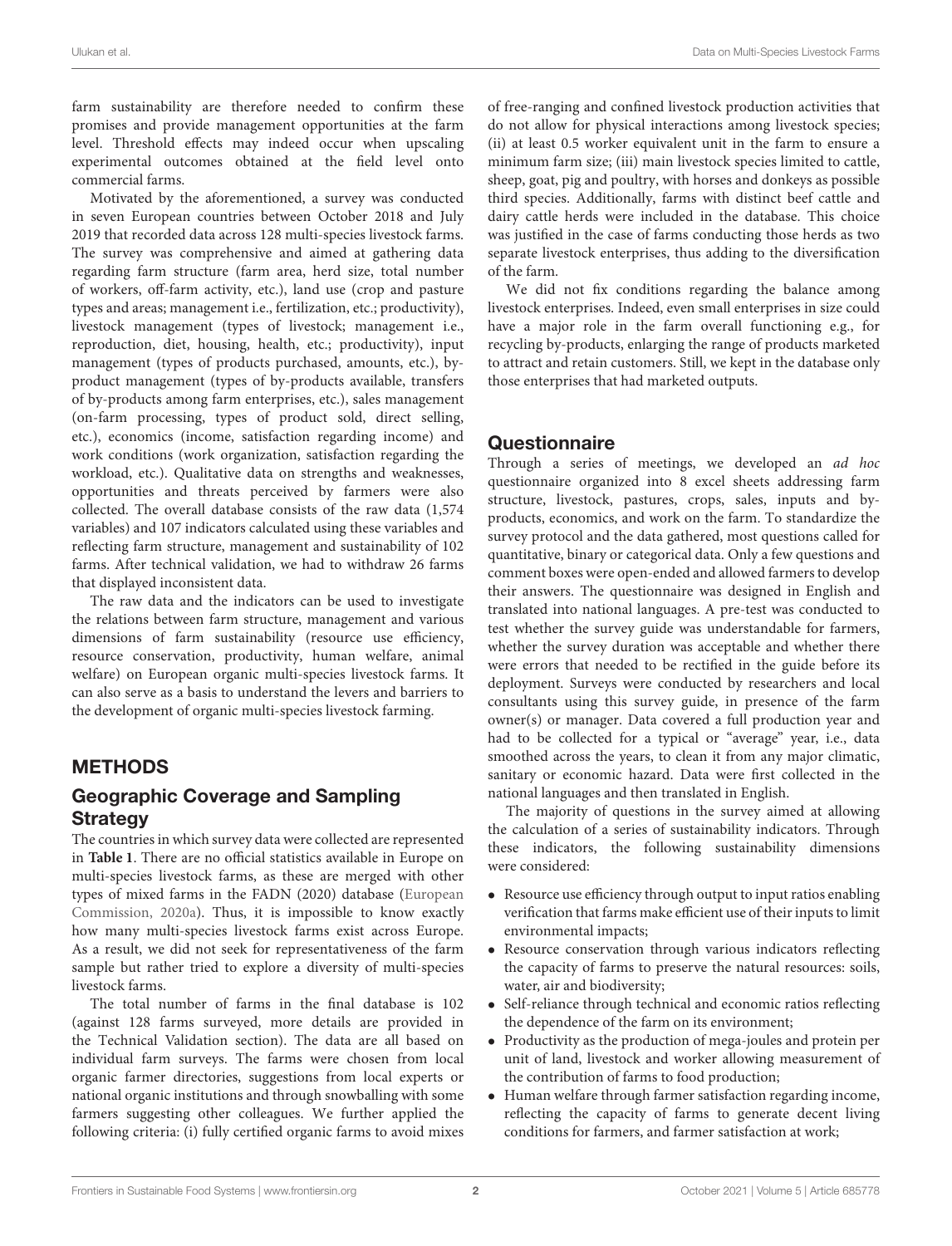<span id="page-2-0"></span>

|  |  | TABLE 1   Livestock combinations surveyed per country. |  |  |
|--|--|--------------------------------------------------------|--|--|
|--|--|--------------------------------------------------------|--|--|

|                   | Austria        | <b>Belgium</b> | France   | Germany  | Italy        | Sweden   | Switzerland | <b>Total</b>          |
|-------------------|----------------|----------------|----------|----------|--------------|----------|-------------|-----------------------|
| BC & DS           | $\Omega$       | $\Omega$       | $\circ$  | $\Omega$ |              | $\Omega$ | $\circ$     |                       |
| BC & DS & G       | $\Omega$       | $\cap$         | $\Omega$ | O        |              | $\Omega$ | $\Omega$    |                       |
| BC & MS           | 2              |                |          | O        | 0            | 11       | ∩           | 21                    |
| BC & MS & P       | $\Omega$       | 2              | O        | O        | <sup>n</sup> | U        |             | 3                     |
| BC & MS & Po      | $\Omega$       | U              | O        | ∩        | 0            | 0        |             |                       |
| BC&P              | 2              |                |          |          | O            | ∩        |             | 12                    |
| BC&P&Po           |                |                | Λ        | Δ        | 0            | ∩        |             | 5                     |
| BC & Po           | 2              |                | 6        | 5        | Λ            | ∩        |             | 15                    |
| DC & BC           |                | ∩              | 2        | $\Omega$ |              | 0        | 2           | 6                     |
| DC & BC & P       |                |                |          |          | Λ            | Ω        | Ω           |                       |
| DC & DS           |                | ∩              |          |          | Λ            | Ω        | 0           |                       |
| DC & G            |                | ∩              |          |          |              | 0        | 0           | 2                     |
| DC & MS           | $\cap$         | ∩              | Λ        | O        | Ω            | 2        | O           | 2                     |
| DC & MS & P       | Ω              |                | Ω        | Ω        | Ω            | ∩        | O           |                       |
| DC & MS & Po      | 2              | ∩              | O        | O        | 0            | ∩        | $\Omega$    | 2                     |
| DC&P              | $\Omega$       |                | З        | 4        | 0            | ∩        | ∩           | 8                     |
| DC&P&Po           | 0              |                | O        | 2        | 0            | ∩        | Ω           | 3                     |
| DC & Po           | $\overline{2}$ | З              | O        | 5        | O            | 0        | Ω           | 10                    |
| <b>DS &amp; G</b> | O              | U              | O        | O        |              | ∩        | O           | 4                     |
| <b>MS &amp; G</b> | $\Omega$       | 0              | 2        | $\Omega$ | 0            | 0        | $\Omega$    | $\mathbf{2}^{\prime}$ |
| MS&P              | Ω              | 0              |          | ∩        |              | Ω        | Ω           |                       |
| Total             | 14             | 12             | 29       | 21       |              | 13       | 6           | 102                   |

BC, beef cattle; DC, dairy cattle; DG, dairy goat; DS, dairy sheep; H, horse; MS, meat sheep; P, Pigs; Po, poultry.

• Animal welfare which was assessed through indicators such as livestock mortality.

Sustainability indicators were analyzed in relation to farm structure and farm management. Farm structure accounted for the types of production present on the farms, the natural and human resources available, the climatic and topographical constraints to farming and the diversification activities beyond farming (agritourism, energy production, etc.). Farm management accounted for the management of cropland, pastures, livestock and their interactions via crop rotations, grazing practices, livestock grain or silage feeding, exchanges of by-products, etc. Indicators are also included to represent on-farm processing and sales management (range of products, amounts sold, prices, sale channels, etc.). Work management on the farm was the last component, with indicators illustrating workers' skills and the distribution of work on the farm.

In accordance with INRAE-Cirad-Ifremer-IRD joint Ethics Committee's recommendations, our study procedure followed the guidelines provided by INRAE's Charter of deontology, scientific integrity and ethics [\(INRAE, 2020\)](#page-6-14). All participants provided informed oral consent prior to the beginning of the survey, after being notified of the purpose of the survey. They were also informed that they had the possibility of skipping questions. Participants did not belong to particularly vulnerable groups. In accordance with the European General Data Protection Regulation [\(European Commission, 2020b\)](#page-6-15), the data were pseudonymised before processing.

### Data Processing and Indicator Calculation

Data for each farm was filled in the questionnaire and saved as an individual excel file. In total, 128 Excel files were compiled and merged into a single database using an R script extracting the data from each individual Excel file. At this stage, the data was pseudonymised. The initial data cleaning was limited to correcting spelling and translation errors, homogenizing character variables when that did not eliminate additional information (e.g., for purchased feed), deleting extra spaces at the end of character strings, making sure missing values were represented by NAs in the database, identifying and correcting obvious impossible values due to forgotten decimal points, wrong units, etc. This last cleaning step was done with the help of distribution plots for a large number of raw variables. Scripts created in the R software environment were each dedicated to a specific group of tasks. These tasks included processing the raw data on organic multi-species livestock farms and calculating various farm structure, management, and sustainability indicators.

Conversion factors used in indicator calculations, such as protein and energy contents of agricultural outputs and inputs, were extracted from public databases [notably, the FoodData Central of the U.S. Department of Agriculture [\(U. S. Department of Agriculture, 2020\)](#page-6-16) or the INRAE-CIRAD-AFZ feed tables [\(INRAE-CIRAD-AFZ, 2020\)](#page-6-17)] or other online literature. They were gathered in correspondence data frames, which linked specific values from our database to the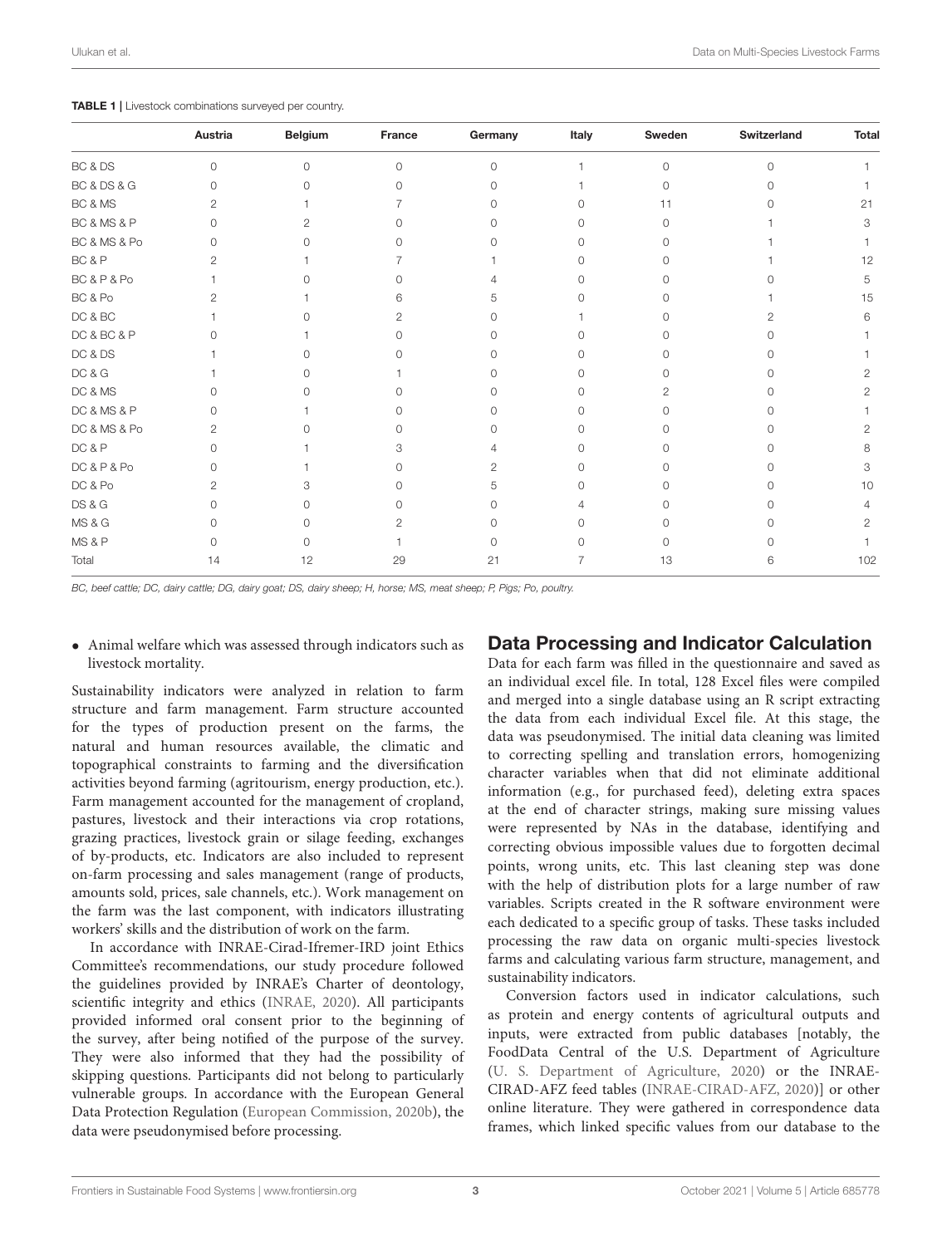corresponding conversion factor. For instance, a product sold labeled as "cull cows" corresponds to the conversion factor label "cow meat" in the protein and energy tables. This process enabled dealing with a high diversity of labels without losing detailed information in the database itself by creating separate data frames for conversion factors. The final outputs of different indicator calculation scripts were saved in csv-files.

# DATA RECORDS

The compiled database can be found at: [https://doi.org/10.](https://doi.org/10.15454/AKEO5G) [15454/AKEO5G,](https://doi.org/10.15454/AKEO5G) under the file name "mixenable\_data\_safe.tab." Sensitive data, i.e., qualitative data which could be used to identify the farms, were not included in the file to protect farmers' privacy. All 1,574 variables of the survey data are described in the file "Survey data codes.tab." Variables included in the "Indicator file.tab" are described in the file "Indicator codes.tab." Across the entire database, missing values were identified with NA. The "empty\_survey\_guide.pdf" and the "Guideline to survey Excel file.pdf" are included to provide an understanding of the way the data were gathered. The "empty\_survey\_guide.pdf" represents the Excel survey file used to record individual farm data and can be read using the zooming in function. R scripts facilitating manipulation of the database and calculation of indicators are also provided (see Code availability).

# TECHNICAL VALIDATION

Before proceeding to analyses, the data underwent a data quality assessment to ensure its reliability, besides the initial check of impossible values in the raw data. This quality assessment was highly critical for many reasons. First, some variables (technical and economic) were very difficult to collect in a reliable and harmonized way, which required an important phase of consistency checks and adjustments. Second, a minority of farmers provided accounting documents for precisely quantifying inputs and outputs. This was due to the low cultural acceptability of sharing accounting documents in several of the surveyed countries. Consequently, economic variables at farm level were missing for many farms (e.g., gross product, subsidies, debts, etc.) and the economic section of the survey was removed from the final database. Farmer estimation of annual income per associate and farmer satisfaction regarding income were the only variables kept from this section. They were included in human welfare indicators. Lastly, it was also difficult to precisely estimate the stocks of inputs and products at the beginning and end of the production year though these data are essential to calculate reliable technical and economic indicators over a production year [\(Benoit and Laignel, 2006\)](#page-5-7).

In the first step, product sales were therefore checked against the resources listed on the farm, i.e., the number of animals in each category, particularly breeding animals for ruminants, and the area dedicated to each crop. The coherence of product sales and animal numbers or crop areas was essential as many indicators were calculated based on these data. As surveys were based on a typical or "average" year, i.e., data smoothed across

the years, it was particularly difficult to account for the strong variability of stocks and products sold from 1 year to another. This was especially true for farms with ruminant meat production as well as for farms with grain production. For instance, a farmer with a suckler cattle herd could keep all 50 calves born in year n for fattening and sale in year n+1. In case all previously born calves were sold during year n−1, there would be no sales during year n. In that case, using data from year n would lead to a dramatic under-estimation of productivity for that farm. As we did not have access to accounting documents for most farms, we opted for correcting sales by crossing data on sales, livestock numbers and mortality and stating that the number of animals sold during a year is close to, or slightly lower (due to mortality) than, the number of reproductive animals. In cases where there were large discrepancies between estimated and actual sales due to important stock fluctuations, farmers were phone-called to get more information on stock variations and we removed or added animal sales accordingly. Self-consumption was not specifically asked for in the survey, whereas it could have a significant impact on small farm performances and lead to the underestimation of their productivity. It was not possible for us to add an evaluation of self-consumed products but the previously explained consistency adjustments could have helped in reducing this issue. Similarly, the coherence between grain products sold and the area, yield and amounts allocated to sales or on-farm consumption by animals of said grain crop was also checked.

In a second step, to identify inconsistent values, feed purchases and on-farm feed production were checked by comparing them to the theoretical needs of each animal enterprise, considering a large range of variation (lower and upper levels), with the expertise of researchers involved in the project. In order to identify farms where feed consumption was inconsistent, the amount of meat/milk/eggs produced per LU was plotted against the concentrate consumption (purchased + produced) per LU for that enterprise. When on-farm production could not be allocated to fill the gap in concentrate consumption, a purchase of inputs was added in order to obtain the minimum concentrate consumption needed to achieve observed production levels. This was the case when no consumption of feed concentrates occurred, e.g., in milk production or for monogastric animals. Each proposal of adjustment was validated by the farm surveyor.

In a third step, meaningful intermediate output variables were plotted to identify outliers and validate the corrections made in earlier steps. This included plotting for example the total amount of proteins from animal products against the number of LU on the farm (**[Figure 1A](#page-4-0)**) and plotting the farm animal productivity (kg protein per total farm LU) against the maximum possible protein production per LU (**[Figure 1B](#page-4-0)**). This maximum value capped production to what experts estimated to be physically achievable and allowed the identification of unrealistic productivity values. Caps, i.e., maximum possible values, were based on high animal productivity levels observed in the European context: 10,000 kg milk per year per cow, 1,400 g daily weight gain for beef cattle, 2 lambs produced (each 50 kg live weight) per year per ewe, 3.1 kg live weight per broiler, 150 kg live weight per pig and 290 eggs per year per hen. These graphs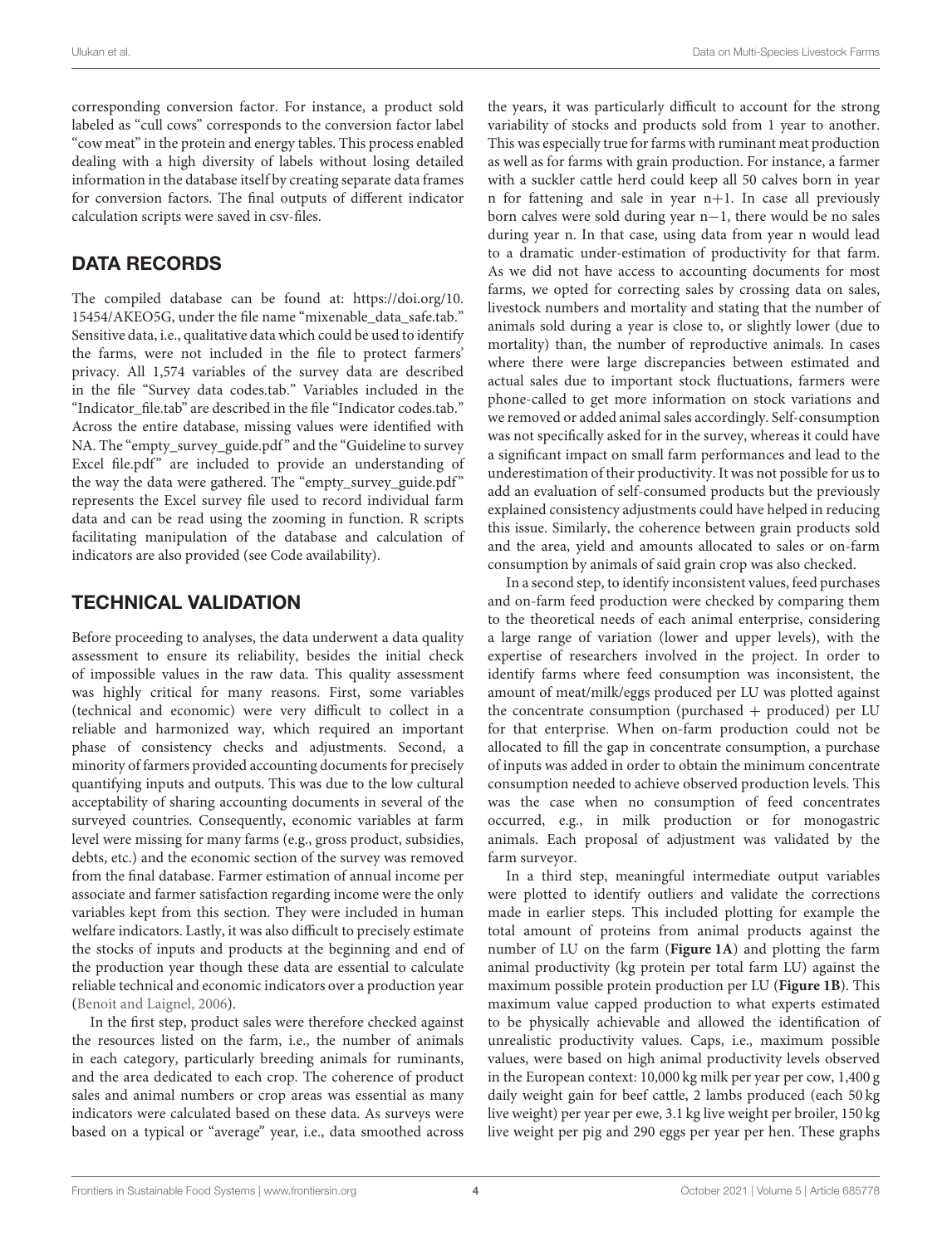

<span id="page-4-0"></span>FIGURE 1 | Graphs used for data validation. (A) Animal protein sold according to the number of LU at farm level; and (B) Animal productivity (in kg of animal protein per LU) depending on the maximum potential productivity (in kg of animal protein per LU). The black line represents the calculated maximum productivity which is achievable for that number of LU.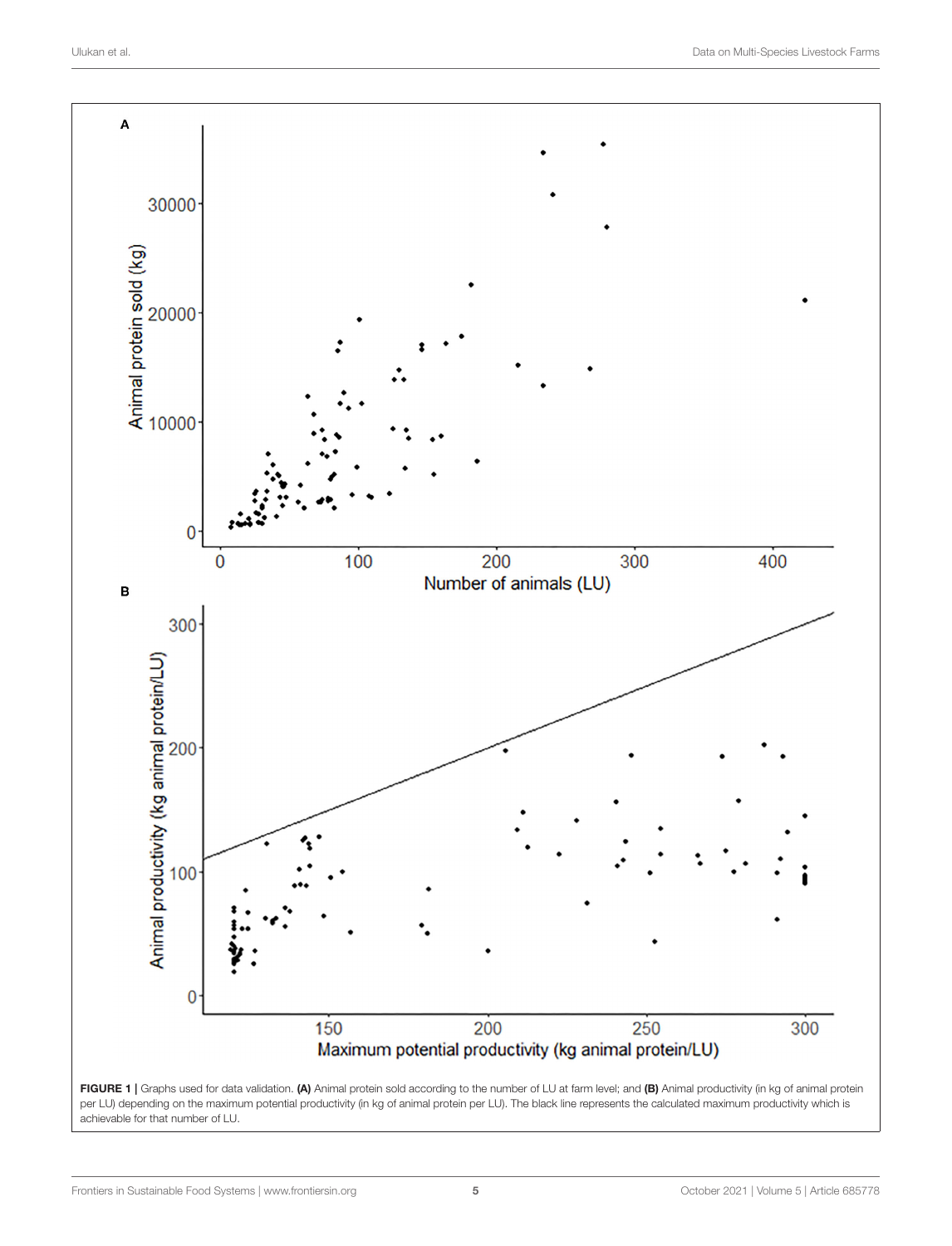showed that all productivity values were within a reasonable realm for farms kept in the final database.

### USAGE NOTES

The overall strategy that guided the development of this database was to collect farm data offering a first overview of organic multispecies livestock farms at the European level. As explained in the Methods section, this farm sample cannot be considered as representative of the population of European organic multispecies livestock farms which remains unknown. Instead, it covers a diversity of farming contexts (regarding climate, soil, market and regulatory conditions), farms (especially in terms of size and livestock species combination raised) and farming practices (especially regarding those practices determining the level of interactions among livestock species e.g., co-grazing, sequential grazing or grazing on separate pastures). This diversity can eventually be simplified using structural and preferably functional farm typologies [\(Tittonell et al., 2020\)](#page-6-18).

Against the limited spread of organic multi-species livestock farms, a key issue is to determine the livestock species combinations and management practices (e.g., appropriate stocking rate) especially the level of integration among farm enterprises (e.g., presence/absence of co-grazing, by-product flows among enterprises) required to observe the potential benefits of livestock diversity and avoid undesirable effects (e.g., competition among livestock species at grazing). The database presented in this article is well-suited to such research. It allows identifying farm performance patterns across one to several sustainability dimensions and relating these patterns to explanatory variables including farm structures and farmers' management practices.

Development of this database was very ambitious because it addressed multiple dimensions of structure, management and sustainability in complex farming systems (diversity of crop and livestock enterprises, of livestock species, of sales channels, etc.). This required gathering a large range of very varied and complementary raw data allowing cross-verification and aiming at understanding farming system coherence. As a result, data collection across several countries turned out to be difficult, leading to an important consolidation and validation phase.

# **REFERENCES**

- <span id="page-5-0"></span>Bai, Z., Ma, W., Ma, L., Velthof, G. L., Wei, Z., Havlík, P., et al. (2018). China's livestock transition: driving forces, impacts, and consequences. Sci. Adv. 4:eaar8534. doi: [10.1126/sciadv.aar8534](https://doi.org/10.1126/sciadv.aar8534)
- <span id="page-5-7"></span>Benoit, M., and Laignel, G. (2006). Methods for processing technical and economic data on suckling sheep. The case of plain and mountain areas in France. Opt. Mediterr. Seri. A 70, 57–65. Available online at: [http://om.ciheam.org/article.](http://om.ciheam.org/article.php?IDPDF=800006) [php?IDPDF=800006](http://om.ciheam.org/article.php?IDPDF=800006)
- <span id="page-5-1"></span>Bowles, N., Alexander, S., and Hadjikakou, M. (2019). The livestock sector and planetary boundaries: a 'limits to growth' perspective with dietary implications. Ecol. Econ. 160, 128–136. doi: [10.1016/j.ecolecon.2019.01.033](https://doi.org/10.1016/j.ecolecon.2019.01.033)
- <span id="page-5-6"></span>Cuchillo-Hilario, M., Wrage-Mönnig, N., and Isselstein, J. (2018). Forage selectivity by cattle and sheep co-grazing swards differing in plant species diversity. Grass Forage Sci. 73, 320–329. doi: [10.1111/gfs.12339](https://doi.org/10.1111/gfs.12339)

Thus, it is important that users consider the survey procedures and the potential biases and limitations mentioned in the technical validation part.

# CODE AVAILABILITY

Scripts and other materials used to calculate indicators can be found at: [https://doi.org/10.15454/AKEO5G.](https://doi.org/10.15454/AKEO5G) Scripts were written under R 4.0.2 through RStudio. They are available in R or Rmd formats. Scripts were named after the theme the indicators they calculate are related to. One script can calculate several indicators around the same theme. External data used in indicator calculations (such as protein content of farm products) were stored in CSV files with a title starting with "References". The "Initial script" runs all scripts and saves the resulting indicator database.

# DATA AVAILABILITY STATEMENT

The datasets presented in this study can be found in online repositories. The names of the repository/repositories and accession number(s) can be found below: [https://doi.org/10.](https://doi.org/10.15454/AKEO5G) [15454/AKEO5G.](https://doi.org/10.15454/AKEO5G)

# AUTHOR CONTRIBUTIONS

GM and MBe coordinated the overall work. LSt, MMoe, MD, LSc, GM, and MBe designed the survey guide. GB, MBl, CB, BD, DP, RP, PV, and CW gave inputs during the design of the survey guide. LSt, MMoe, GB, MBl, MD, EL, TM, MMor, BO, RP, and LSc conducted the surveys. DU, MMoe, MD, EL, and FV compiled the data. DU, LSt, GM, and MBe checked the consistency of the data. DU and GM drafted the manuscript. All co-authors contributed to the finalization of the manuscript.

# ACKNOWLEDGMENTS

The authors acknowledge the financial support for the MIX-ENABLE project provided by transnational funding bodies, being partners of the H2020 ERA net project, CORE Organic Cofund, and the cofund from the European Commission.

- <span id="page-5-4"></span>Dardonville, M., Urruty, N., Bockstaller, C., and Therond, O. (2020). Influence of diversity and intensification level on vulnerability, resilience and robustness of agricultural systems. Agric. Syst. [184:102913. doi: 10.1016/j.agsy.2020.1](https://doi.org/10.1016/j.agsy.2020.102913) 02913
- <span id="page-5-3"></span>Di Falco, S., and Chavas, J.-P. (2009). On crop biodiversity, risk exposure, and food security in the highlands of Ethiopia. Am. J. Agric. Econ. 91, 599–611. doi: [10.1111/j.1467-8276.2009.01265.x](https://doi.org/10.1111/j.1467-8276.2009.01265.x)
- <span id="page-5-2"></span>Dumont, B., Fortun-Lamothe, L., Jouven, M., Thomas, M., and Tichit, M. (2013). Prospects from agroecology and industrial ecology for animal production in the 21st century. Animal [7, 1028–1043. doi: 10.1017/S17517311120](https://doi.org/10.1017/S1751731112002418) 02418
- <span id="page-5-5"></span>Dumont, B., Puillet, L., Martin, G., Savietto, D., Aubin, J., Ingrand, S., et al. (2020). Incorporating diversity into animal production systems can increase their performance and strengthen their resilience. Front. Sustain. Food Syst. 4:109. doi: [10.3389/fsufs.2020.00109](https://doi.org/10.3389/fsufs.2020.00109)